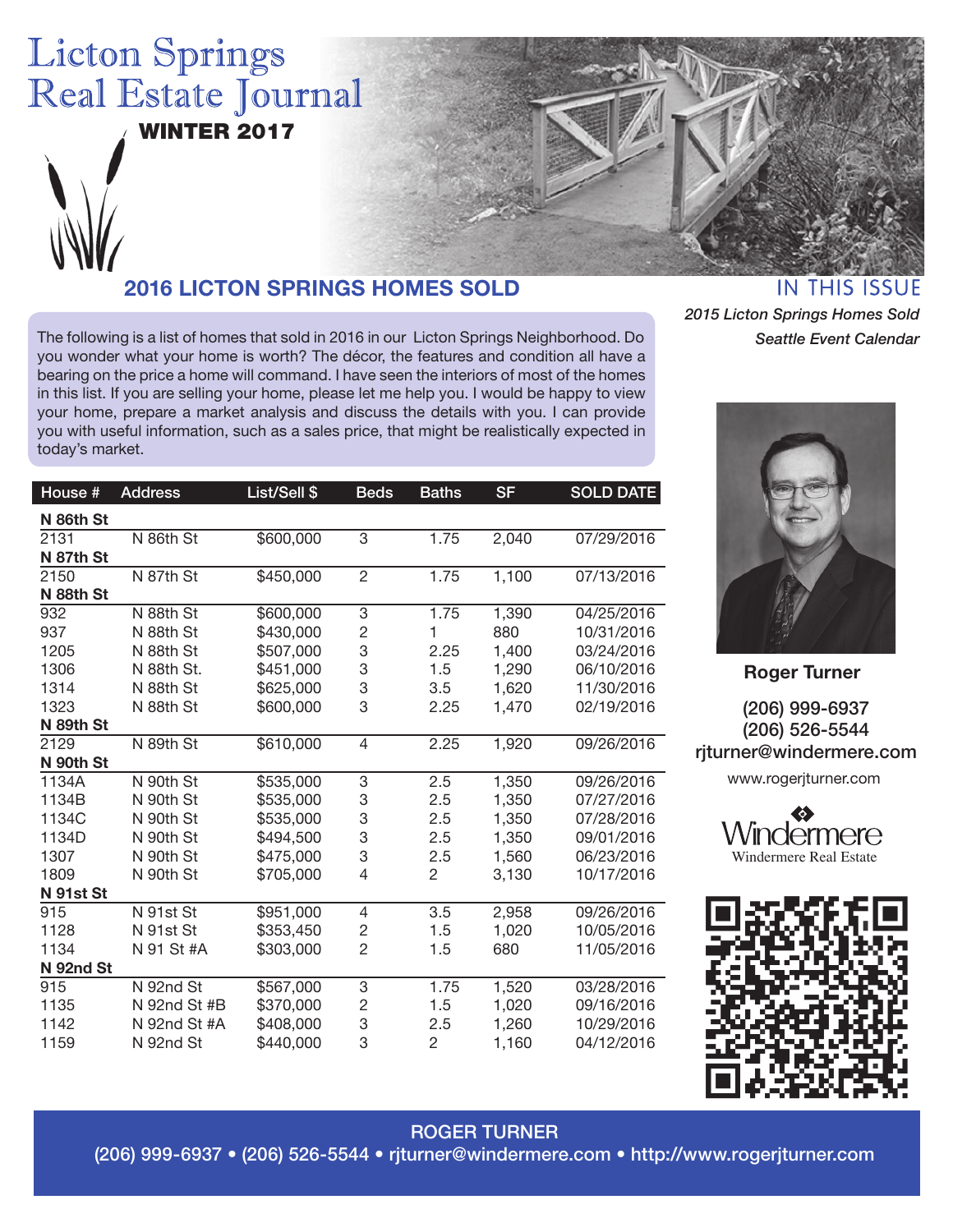# **SEATTLE CALENDAR**

#### THE GREAT SEATTLE BOAT SHOW

#### Jan. 27 - Feb 3 - 14, 2017 Century Link Field Event Center

The Seattle Boat Show, Indoors + Afloat, is the West Coast's Largest Boat Show featuring more than 1,000 recreational watercraft, from stand-up paddleboards to superyachts and everything in between! Plus, check out more than three acres of accessories, over 225 free boating and fishing seminars and the latest gear indoors at CenturyLink Field, plus afloat on South Lake Union.

## SEATTLE RV SHOW February 9 - 12, 2017 Century Link Field Event Center

RVing is the best way to just "Get Away". Go where you want, when you want. Whether it's for a long weekend or longer adventure, there's an RV just right for your escape! Hiking, biking, fishing, rock climbing, camping, outdoor concerts, kids sporting events...all are more accessible with an RV.

Get all the RVing information you need at the 2017 Seattle RV Show. This year's show is packed with new RVs, new seminars, exhibitors and fun attractions!

# 29TH ANNUAL BEST OF THE NW ART AND FINE CRAFT SHOW

#### March 25th & 26th 2017

Hangar 30 at Magnuson Park. Northwest Art Alliance presents the 29th annual spring show. Again held in Hangar 30 at Seattle's Magnuson Park. This spring event will feature more than 100 of the area's best artists and artisans:

Food trucks & Espresso!

|                    | House # Address       | List/Sell \$ Beds Baths |                |                | <b>SF</b> | <b>SOLD DATE</b> |
|--------------------|-----------------------|-------------------------|----------------|----------------|-----------|------------------|
| N 93rd St          |                       |                         |                |                |           |                  |
| 902                | N 93rd St             | \$712,100               | 5              | 2.5            | 2,800     | 12/19/2016       |
| 1123               | N 93rd St #B          | \$366,000               | 2              | 1.5            | 910       | 05/09/2016       |
| 1140               | N 93rd St #B          | \$390,000               | 2              | 1.5            | 1,110     | 06/13/2016       |
| <b>N</b> 94th St   |                       |                         |                |                |           |                  |
| 1121               | N 94th St #B          | \$380,000               | 3              | 2.5            | 1,270     | 09/13/2016       |
| 1125               | N 94th St #B          | \$430,000               | 3              | 2.5            | 1,270     | 05/30/2016       |
| 1139               | N 94th St #B          | \$500,000               | 3              | 3              | 1,320     | 10/06/2016       |
| N 97th St          |                       |                         |                |                |           |                  |
| 909                | N 97th St             | \$385,000               | 2              |                | 1,270     | 02/22/2016       |
|                    | N 97th St #A          | \$475,500               | 3              | 2.25           | 1,280     | 08/24/2016       |
| 937                |                       |                         |                |                |           |                  |
| N 98th St          |                       |                         |                |                |           |                  |
| 918                | N 98th St             | \$486,000               | 2              | 1.5            | 1,040     | 04/12/2016       |
| 931                | N 98th St #A          | \$391,299               | 2              | 1.5            | 960       | 08/15/2016       |
| 933                | N 98th St #B          | \$390,000               | 2              | 1.5            | 1,110     | 12/10/2016       |
| 933                | N 98th St #C          | \$405,000               | 2              | 1.5            | 920       | 10/04/2016       |
| <b>N 100th St</b>  |                       |                         |                |                |           |                  |
| 1700               | N 100th St            | \$495,000               | 3              | 1              | 2,260     | 05/27/2016       |
| <b>N 101st St</b>  |                       |                         |                |                |           |                  |
| 901                | N 101st St            | \$605,100               | 4              | $\overline{c}$ | 2,160     | 05/23/2016       |
|                    |                       |                         |                |                |           |                  |
| 916                | <b>N</b> 101st St     | \$412,012               | 2              | 1              | 1,420     | 03/17/2016       |
| 920                | <b>N</b> 101st St     | \$389,950               | 2              | 2              | 800       | 05/16/2016       |
| 928                | N 101st St            | \$550,000               | 2              | 1              | 1,040     | 08/05/2016       |
| <b>N 102nd St</b>  |                       |                         |                |                |           |                  |
| 934                | N 102nd St            | \$400,000               | 3              | $\overline{c}$ | 1,870     | 01/22/2016       |
| <b>N 107th St</b>  |                       |                         |                |                |           |                  |
| 1508               | N 107th St            | \$537,500               | 2              | 1.75           | 1,620     | 05/23/2016       |
| 1517               | N 107th St            | \$460,000               | 3              | 1.5            | 1,420     | 05/16/2016       |
|                    | <b>Ashworth Ave N</b> |                         |                |                |           |                  |
| 8547               | Ashworth Ave N        | \$425,000               | 3              | 2              | 1,020     | 11/04/2016       |
| 8823               | Ashworth Ave N        | \$502,000               |                | 1              | 1,014     | 08/15/2016       |
|                    |                       |                         | 2              |                |           |                  |
| 9217               | Ashworth Ave N #B     | \$561,300               | 3              | 3.25           | 1,390     | 11/27/2016       |
| 9222               | Ashworth Ave N #A     | \$375,000               | 2              | 1.5            | 940       | 11/18/2016       |
| 9225               | Ashworth Ave N #A     | \$535,000               | 3              | 2.5            | 1,450     | 12/19/2016       |
| 9239               | Ashworth Ave N #B     | \$481,000               | 3              | 2.5            | 1,330     | 05/16/2016       |
| 9243               | Ashworth Ave N #A     | \$507,000               | 3              | 2.25           | 1,360     | 04/23/2016       |
| 10038              | Ashworth Ave N        | \$752,500               | 4              | 3.5            | 2,680     | 03/19/2016       |
| 10350              | Ashworth Ave N        | \$490,000               | 2              | 2              |           | 07/11/2016       |
| 10369              | Ashworth Ave N        | \$537,000               | 3              | 2.5            | 1,659     | 06/16/2016       |
| 10500              | Ashworth Ave N        | \$575,000               | 3              | 2.5            | 2,060     | 06/03/2016       |
| 10530              | Ashworth Ave N        | \$330,000               | $\overline{2}$ | 1.5            | 1,540     | 10/24/2016       |
| <b>Burke Ave N</b> |                       |                         |                |                |           |                  |
| 8542               | <b>Burke Ave N</b>    | \$680,000               |                |                |           | 08/26/2016       |
|                    |                       |                         | 4              | 2              | 1,900     |                  |
| 8803               | Burke Ave N           | \$556,000               | 2              | 1              | 1,713     | 05/09/2016       |
| 8847               | <b>Burke Ave N</b>    | \$845,007               | 4              | 2.5            | 2,940     | 06/08/2016       |
| 8848               | <b>Burke Ave N</b>    | \$650,000               | 3              | 2              | 2,030     | 09/14/2016       |
| 9035               | <b>Burke Ave N</b>    | \$530,000               | 4              | 1              | 1,840     | 10/30/2016       |
| 9044               | <b>Burke Ave N</b>    | \$575,000               | 2              | 2.25           | 1,630     | 02/25/2016       |
|                    | <b>Densmore Ave N</b> |                         |                |                |           |                  |
| 8526               | Densmore Ave N        | \$959,950               | 4              | 2.75           | 2,700     | 06/30/2016       |
| 8808               | Densmore Ave N        | \$879,000               | 3              | 1.75           | 1,510     | 11/04/2016       |
| 9522               | Densmore Ave N        | \$500,000               | 3              | .75            | 1,140     | 08/15/2016       |
| 10317              | Densmore Ave N        | \$450,000               | 2              | 1.             | 1,270     | 03/29/2016       |
| 10527              | Densmore Ave N        | \$641,000               | 4              | 3              | 2,400     | 07/11/2016       |
| 10710              | Densmore Ave N        | \$540,000               | 4              | 1.75           | 1,960     | 09/22/2016       |
|                    |                       |                         |                |                |           |                  |
| 10722              | Densmore Ave N        | \$585,000               | 4              | 2.5            | 2,360     | 06/22/2016       |
| 10726              | Densmore Ave N        | \$842,000               | 4              | 3              | 2,720     | 08/03/2016       |
| 10727              | Densmore Ave N        | \$531,000               | 3              | 2.75           | 2,200     | 05/17/2016       |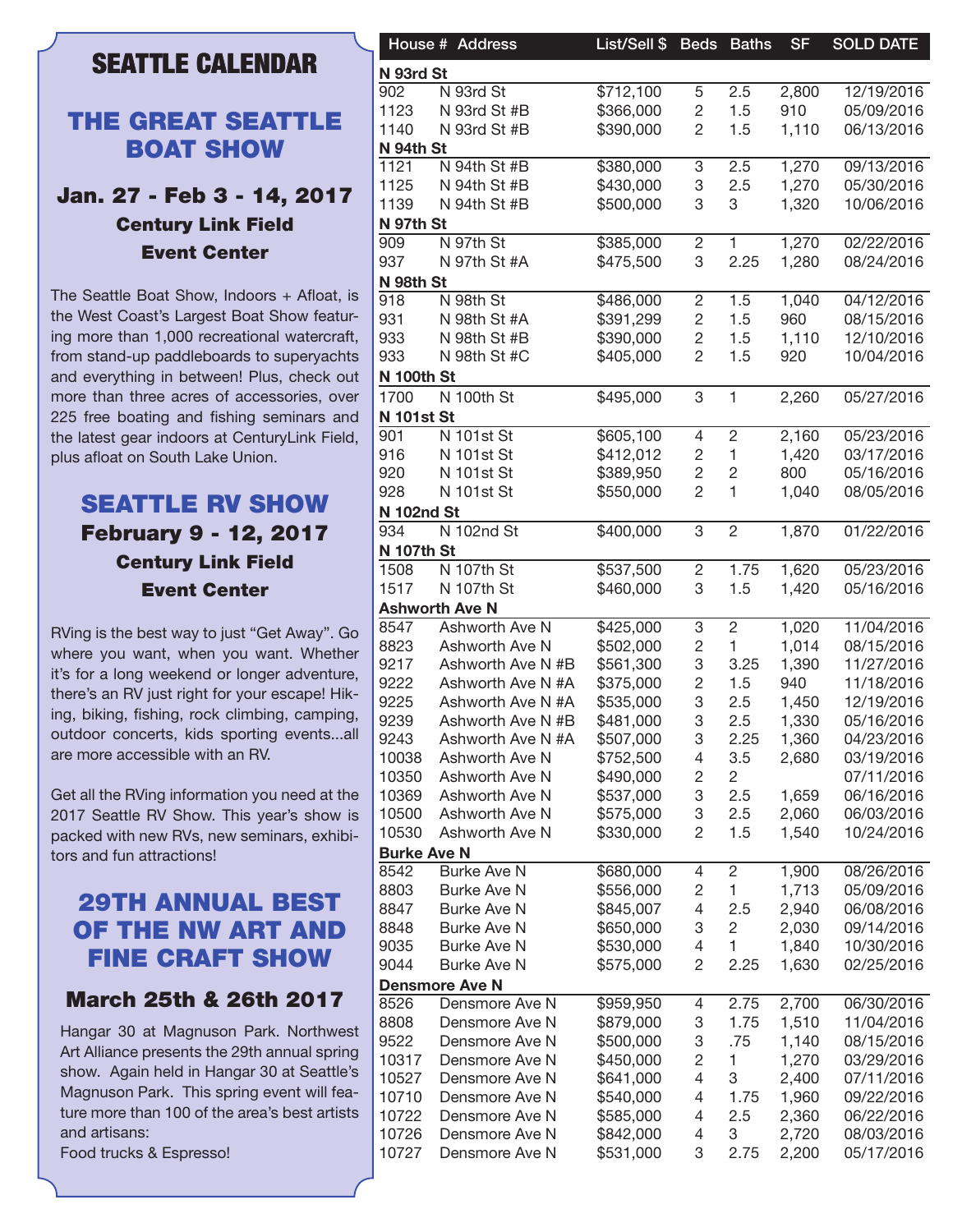|                              | House # Address                   | List/Sell \$ | <b>Beds</b>    | <b>Baths</b>   | <b>SF</b><br><b>SOLD DATE</b> |
|------------------------------|-----------------------------------|--------------|----------------|----------------|-------------------------------|
|                              | <b>Interlake Ave N</b>            |              |                |                |                               |
| 8507                         | Interlake Ave N #A                | \$590,000    | 3              | 2.25           | 1,550 06/15/2016              |
| 8517                         | Interlake Ave N #A                | \$530,000    | 3              | 2.25           | 1,550 10/19/2016              |
| 8521                         | Interlake Ave N #B                | \$574,000    | 3              | 2.25           | 1,550 04/25/2016              |
| 8523A                        | Interlake Ave N                   | \$605,000    | 3              | 2.25           | 1,520 08/24/2016              |
| 8527                         | Interlake Ave N                   | \$655,000    |                |                | 1,120 02/18/2016              |
| 8837                         | Interlake Ave N#B                 | \$673,200    | 3              | 2.25           | 1,540 05/31/2016              |
| 8847                         |                                   | \$456,000    | 3              |                | 1,450 09/13/2016              |
|                              | Interlake Ave N #A                |              |                | 2              |                               |
| 9200<br>9210                 | Interlake Ave N #A                | \$615,000    | 3              | 3<br>3.25      | 1,930 06/18/2016              |
| 9215                         | Interlake Ave N#B                 | \$515,000    | 3<br>3         | 2.5            | 1,370 05/16/2016              |
| 9245A                        | Interlake Ave N #A                | \$542,000    |                |                | 1,610 08/31/2016              |
|                              | Interlake Ave N                   | \$541,700    | 3              | 3.25           | 1,320 09/01/2016              |
| 9543                         | Interlake Ave N                   | \$310,000    | 2              | 1              | 06/01/2016                    |
| 9555                         | Interlake Ave N                   | \$450,000    | 3              | 1.5            | 1,200 10/01/2016              |
| 10310                        | Interlake Ave N                   | \$555,200    | 3              | 1.75           | 1,510 05/28/2016              |
| 10314                        | Interlake Ave N                   | \$500,000    | 3              | 1.75           | 1,360 12/15/2016              |
| 10321                        | Interlake Ave N                   | \$475,000    | 2              | 1              | 1,340 05/17/2016              |
| 10545                        | Interlake Ave N                   | \$565,000    | 5              | 3              | 2,600 12/14/2016              |
| 10709                        | Interlake Ave N                   | \$340,000    | 2              | 1              | 12/30/2016<br>690             |
| <b>Linden Ave N</b>          |                                   |              |                |                |                               |
| 9412                         | Linden Ave N                      | \$472,000    | 3              | 2.25           | 1,490 05/05/2016              |
| 9702                         | Linden Ave N                      | \$627,000    | 3              | 1.75           | 1,380 08/31/2016              |
|                              | <b>Meriidian Ave N</b>            |              |                |                |                               |
| 9033                         | Meridian PIN                      | \$680,000    | 3              | 1.75           | 2,240 11/27/2016              |
| 9055                         | Meridian Ave N                    | \$449,900    | 2              | 1              | 1,560 08/31/2016              |
| <b>Midvale Ave N</b><br>8510 | Midvale Ave N #B                  | \$475,050    | 3              | $\overline{2}$ | 1,310 09/07/2016              |
| 8523                         |                                   | \$331,000    |                | 1.5            | 06/16/2016<br>960             |
|                              | Midvale Ave N #C                  |              | $\overline{c}$ |                |                               |
| 8548                         | Midvale Ave N #A                  | \$484,800    | 3              | 2.75           | 1,466 02/06/2016              |
| 8811                         | Midvale Ave N #B                  | \$495,000    | 3              | 2.25           | 1,600 10/18/2016              |
| 8840                         | Midvale Ave N #A                  | \$500,000    | 3              | 2.25           | 1,370 10/13/2016              |
| 10301                        | Midvale Ave N #A                  | \$429,000    | 3              | 2.5            | 1,330 12/01/2016              |
| 10318                        | Midvale Ave N                     | \$330,000    | 2              | 1.             | 2,150 03/25/2016              |
| 10319                        | Midvale Ave N #B                  | \$395,000    | 2              | 2.25           | 1,320 10/17/2016              |
|                              | 10543D Midvale Ave N              | \$310,600    | $\overline{c}$ | 1              | 850<br>10/07/2016             |
| <b>Nesbit Ave N</b>          |                                   |              |                |                |                               |
| 8508                         | Nesbit Ave N #A                   | \$449,000    | $\mathbf{3}$   | 2.25           | 1,250 09/07/2016              |
| 8514                         | Nesbit Ave N                      | \$550,000    | $\sqrt{3}$     | 2.25           | 1,450 05/27/2016              |
| 8526                         | Nesbit Ave N #D                   | \$386,000    | 3              | 1.75           | 1,130 07/13/2016              |
| 1214                         | N Northgate Wy<br>N Northgate Way | \$434,450    | 3              | 1.75           | 1,320 05/12/2016              |
| <b>Stone Ave N</b>           |                                   |              |                |                |                               |
| 8529                         | Stone Ave N #C                    | \$517,000    | 3              | 1.5            | 1,260 11/21/2016              |
| 8532                         | Stone Ave N #B                    | \$475,000    | $\overline{c}$ | 2.5            | 1,210 02/18/2016              |
| 8537                         | Stone Ave N #A                    | \$475,206    | 3              | 2              | 1,560 08/01/2016              |
| 8539                         | Stone Ave N #B                    | \$541,590    | 3              | 2.25           | 1,380 12/02/2016              |
| 8544                         | Stone Ave N                       | \$618,000    | 3              | 3              | 1,510 12/30/2016              |
| 8549                         | Stone Ave N #A                    | \$500,000    | 3              | 3              | 1,306 08/29/2016              |
| 8550                         | Stone Ave N                       | \$581,600    | 3              | 3              | 1,530 11/20/2016              |
| 8558                         | Stone Ave N                       | \$562,000    | 3              | 3.25           | 1,370 03/14/2016              |
| 8834B                        | Stone Ave N                       | \$600,000    | 3              | 2.25           | 1,570 05/03/2016              |
| 8851                         | Stone Ave N                       | \$380,000    | $\overline{c}$ | 1.             | 1,140 12/10/2016              |
| 9017                         | Stone Ave N                       | \$453,000    | 3              | 2.5            | 1,150 10/25/2016              |
| 9218                         | Stone Ave N #A                    | \$505,000    | 3              | 3.25           | 1,450 10/11/2016              |
| 9220                         | Stone Ave N #A                    | \$512,500    | 3              | 2.5            | 1,450 07/25/2016              |
| 9309                         | Stone Ave N                       | \$522,500    | 3              | 2.5            | 1,770 12/20/2016              |
| 10513                        | Stone Ave N                       |              |                | 2.25           | 1,310 08/19/2016              |
|                              |                                   | \$504,630    | $\overline{c}$ |                |                               |
| 10728                        | Stone Ave N                       | \$370,000    | $\overline{2}$ | 1.             | 1,420 01/28/2016              |
|                              |                                   |              |                |                |                               |

## TASTE WASHINGTON March 23 - 26th, 2017

It's Taste Washington's biggest year yet. Celebrate the festival's 20th Anniversary in Seattle – March 23-26, 2017. Bringing together nearly 300 wineries, over 70 restaurants and top national chefs, Taste Washington is a wine- and food-lover's dream.

And this year's expanded lineup goes beyond the much-anticipated Grand Tasting, offering four days packed with diverse wine and food events.

Kick it all off with super-exclusive wine pours at the VIP Red & White Party. Explore the Pacific Northwest's bounty alongside farmers, chefs and winemakers at Taste Washington on the Farm. Sip with fellow party-goers in The New Vintage's trendy Rosé Lounge. And even get early access to the iconic Pike Place Market on an all-new morning food tour.

# HOT CHOCOLATE MARATHON

#### Sunday, March 5th, 2017 Seattle Center, Seattle, WA

While marshmallow sweet stations are dotted along course routes and a Finisher Mug encourages the consumption of decadent fondue, don't write the Hot Chocolate Series off as a race that's all about the glitz. All Hot Chocolate 15k/5k events include features that cater to the seasoned runner.

• Each event is USATF sanctioned, with a course that has been certified for accuracy

• Emergency medical plans that exceed industry standards

• Preferred Start Corrals for qualified participants

• Open corral assignment based on estimated pace

• Wave starts for larger events

• B-tag chip timing system via Chronotrack

• Results posted online in real-time

• Complimentary training programs powered by McMillan Running for all registrants, formatted for individual performance goals

• Live Runner Updates deliver texts or social media posts to friends and family as runners pass points on the course